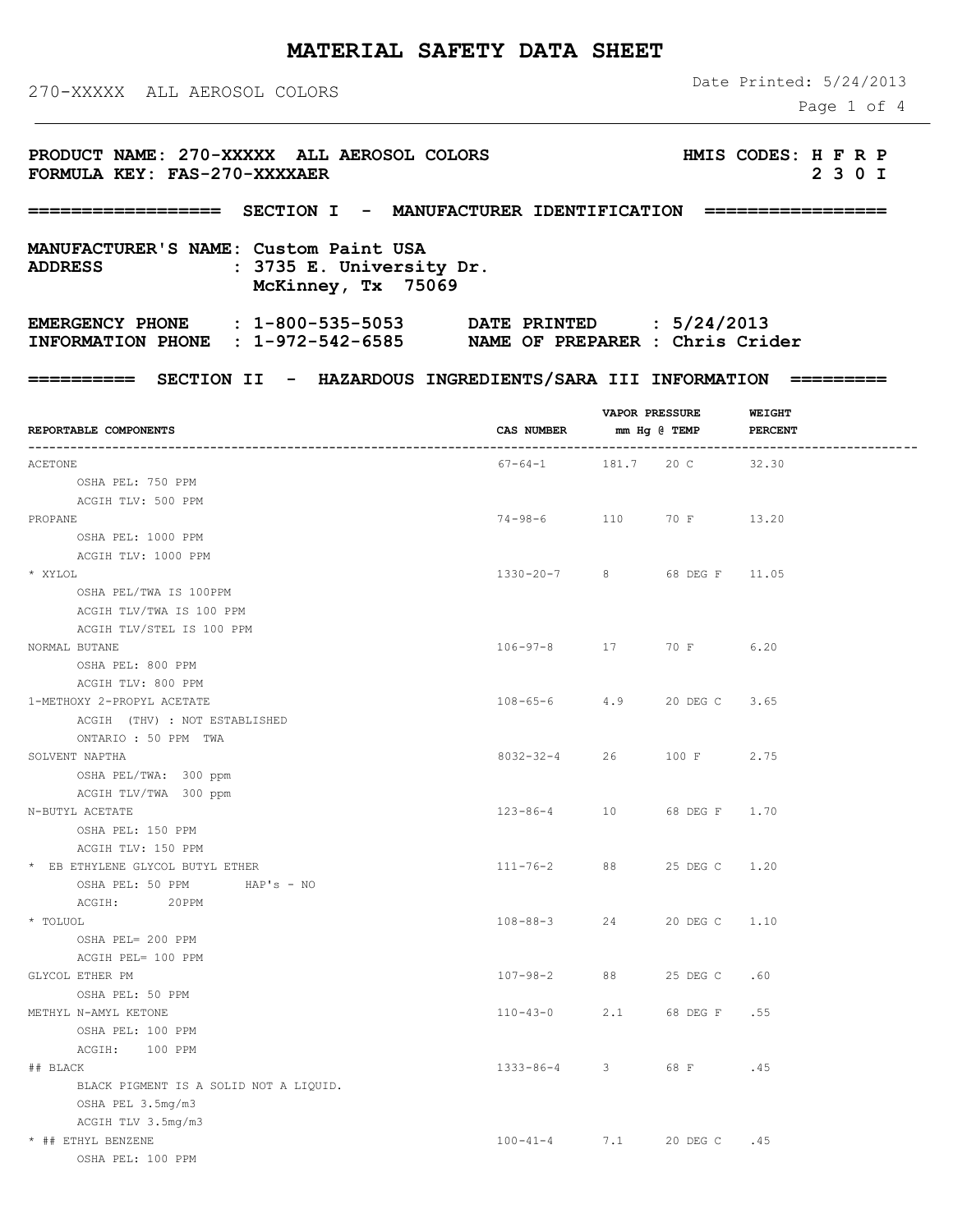# **MATERIAL SAFETY DATA SHEET**

Date Printed: 5/24/2013

270-XXXXX ALL AEROSOL COLORS

Page 2 of 4

ACGIH TLV: 125 PPM

2 10

>>>>>>>>>>>>>>>>> A E R O S O L C A N <<<<<<<<<<<<<<

This Aerosol Product should not be stored above 120° F. Do Not puncture. Keep from sparks and open flame. Containers may explode when exposed to extreme heat. Do Not apply to hot surfaces.

**=============== SECTION III - PHYSICAL/CHEMICAL CHARACTERISTICS ============**

**BOILING RANGE: -43 F - 340 DEG F WEIGHT PER GALLON: 6.41 lb/gl COATING V.O.C.: 3.952 lb/gl MATERIAL V.O.C.: 2.724 lb/gl** Mathour EXEMPT SOLVENTS) (WITHOUT EXEMPT SOLVENTS)

**VAPOR DENSITY: HEAVIER THAN AIR EVAPORATION RATE: SLOWER THAN ETHER**

**APPEARANCE AND ODOR:**

Viscous liquid with an odor characteristic of the solvents listed in Section II.

**================= SECTION IV - FIRE AND EXPLOSION HAZARD DATA ==============**

FLASH POINT: -156 F METHOD USED: **FLAMMABLE LIMITS IN AIR BY VOLUME- LOWER: .6 UPPER: 13.1**

#### **EXTINGUISHING MEDIA:**

Carbon Dioxide, Dry Chemical, Alcohol Foam. Use an extinguishing agent suitable for the surrounding fire.

## **SPECIAL FIREFIGHTING PROCEDURES:**

Water spray may be ineffective. Water spray may be used to cool closed containers to prevent pressure build-up and possible autoignition or explosion when exposed to extreme heat. If water is used, fog nozzles are preferrable. Firefighters should wear self contained breathing apparatus.

#### **UNUSUAL FIRE AND EXPLOSION HAZARDS:**

Keep container tightly closed. Isolate from heat, electrical equipment, sparks, and open flames. Closed containers may explode when exposed to extreme heat. Do not apply on hot surfaces. Do not weld on or near container. Toxic gases may form when product is contacted by flame or hot surfaces.

**======================== SECTION V - REACTIVITY DATA =======================**

## **STABILITY:**

Stable at normal temperatures.

## **CONDITIONS TO AVOID:**

Do not allow the can to exceed 120° F.

## **HAZARDOUS DECOMPOSITION OR BYPRODUCTS:**

May produce hazardous decomposition products when heated. Welding, brazing, or flame-cutting on surfaces coated with this product may produce fumes including: Carbon Monoxide or Carbon Dioxide.

## **HAZARDOUS POLYMERIZATION:**

Not expected to occur.

**==================== SECTION VI - HEALTH HAZARD DATA =======================**

## **INHALATION HEALTH RISKS AND SYMPTOMS OF EXPOSURE:**

Vapor and spray mist may be harmful if inhaled. Vapor irritates eyes, nose, and throat. Repeated exposure to high vapor concentrations may cause irritation of the respiratory system and permanent brain and nervous system damage. Intentional misuse by deliberately inhaling the contents can be harmful or fatal.

## **SKIN AND EYE CONTACT HEALTH RISKS AND SYMPTOMS OF EXPOSURE:**

Eye contact: causes eye irritation. May experience itching, burning sensation and visual disturbances.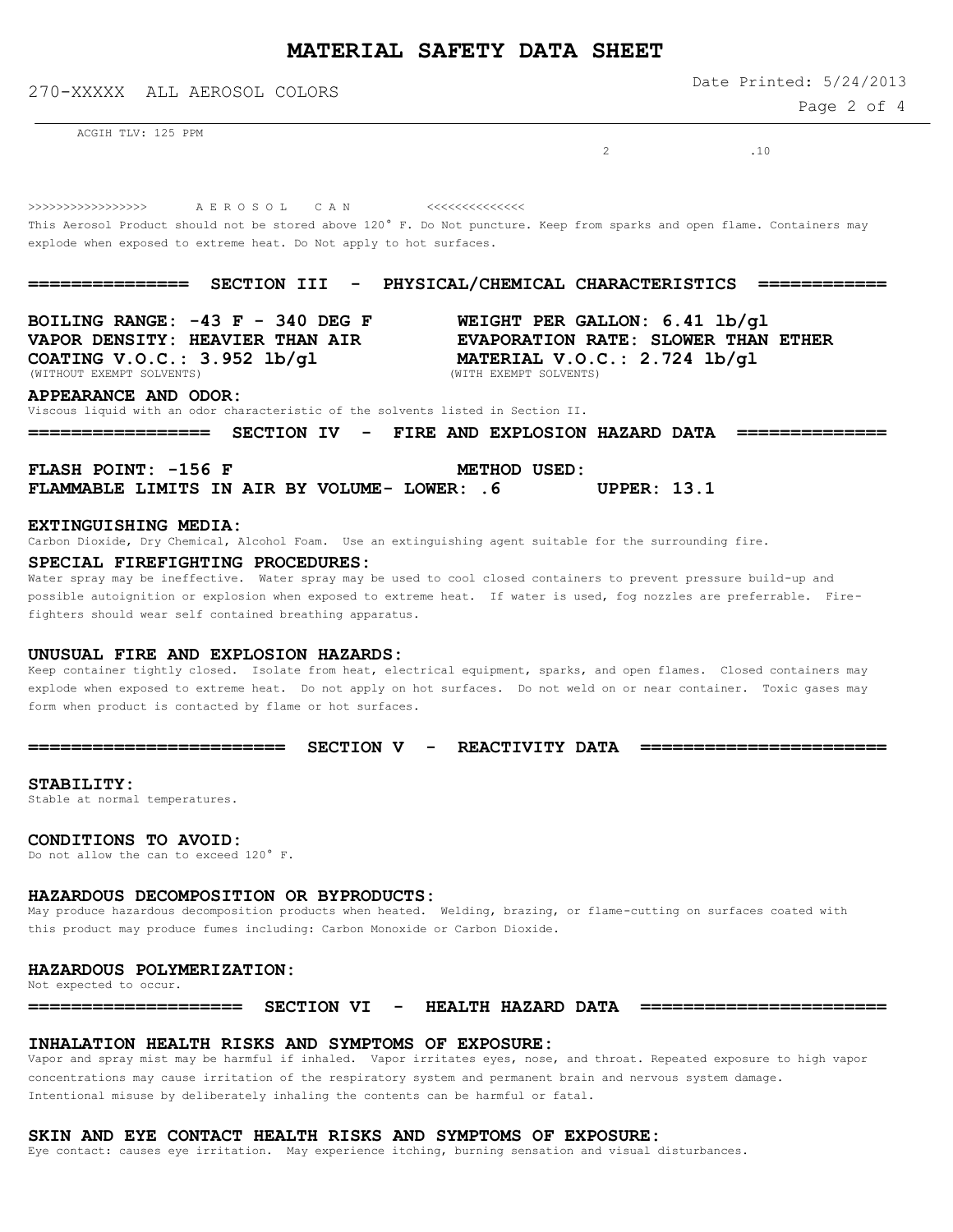## 270-XXXXX ALL AEROSOL COLORS

Date Printed: 5/24/2013

## **SKIN ABSORPTION HEALTH RISKS AND SYMPTOMS OF EXPOSURE:**

May cause moderate skin irritation. May be harmful if absorbed through the skin. Dryness, itching, cracking, burning, redness, and swelling are conditions associated with excessive skin contact.

## **INGESTION HEALTH RISKS AND SYMPTOMS OF EXPOSURE:**

Harmful or fatal if swallowed.

## **HEALTH HAZARDS (ACUTE AND CHRONIC):**

Avoid long term and repeated contact.

## **MEDICAL CONDITIONS GENERALLY AGGRAVATED BY EXPOSURE:**

Not applicable.

## **EMERGENCY AND FIRST AID PROCEDURES:**

INGESTION: If swallowed, do not induce vomiting. EYES: In case of eye contact, flush eyes immediately with plenty of water for at least 15 minutes. SKIN: Wash effected area throughly with soap and water. INHALATION: If affected, remove from exposure. Restore breathing. Keep warm and quiet.

## **=========== SECTION VII - PRECAUTIONS FOR SAFE HANDLING AND USE ============**

## **STEPS TO BE TAKEN IN CASE MATERIAL IS RELEASED OR SPILLED:**

Provide maximum ventilation. Only personnel equipped with proper respiratory and skin and eye protection should be permitted in the area. Remove all sources of ignition. Take up spilled material with sawdust, vermiculite, or other absorbent material and place into containers for disposal.

#### **WASTE DISPOSAL METHOD:**

Waste material must be disposed of in accordance with Federal, State, and Local environmental control regulations. Empty containers should be recycled or disposed of through an approved Waste Management Facility.

## **PRECAUTIONS TO BE TAKEN IN HANDLING AND STORING:**

Do not store above 120 deg. F. Store large quantities in buildings designed and protected for storage of NFPA Flammable liquids.

#### **OTHER PRECAUTIONS:**

If this material is part of a multiple component coating system, read the MSDS for the other component or components before blending as the resulting mixture may have the hazards of all of its parts. Containers should be grounded when pouring. Avoid free fall of liquids in excess of a few inchs. Containers of this material may be hazardous when emptied since they retain residues. Do not cut, puncture, or weld on or near container.

## **===================== SECTION VIII - CONTROL MEASURES ======================**

#### **RESPIRATORY PROTECTION:**

Overexposure to vapors may be prevented by ensuring ventilation controls, vapor exhaust or fresh air entry. If TLV of any component is exceeded, use an appropriate NIOSH/MSHA approved respirator. Follow respirator manufacturers directions for respirator use.

#### **VENTILATION:**

Provide sufficient general exhaust or local exhaust (preferred) ventilation to keep the concentration of ingredients listed in Section II below the lowest exposure limits.

#### **PROTECTIVE GLOVES:**

Impermeable chemical handling gloves for skin protection.

## **EYE PROTECTION:**

Wear safety glasses with unperforated side shields.

## **OTHER PROTECTIVE CLOTHING OR EQUIPMENT:**